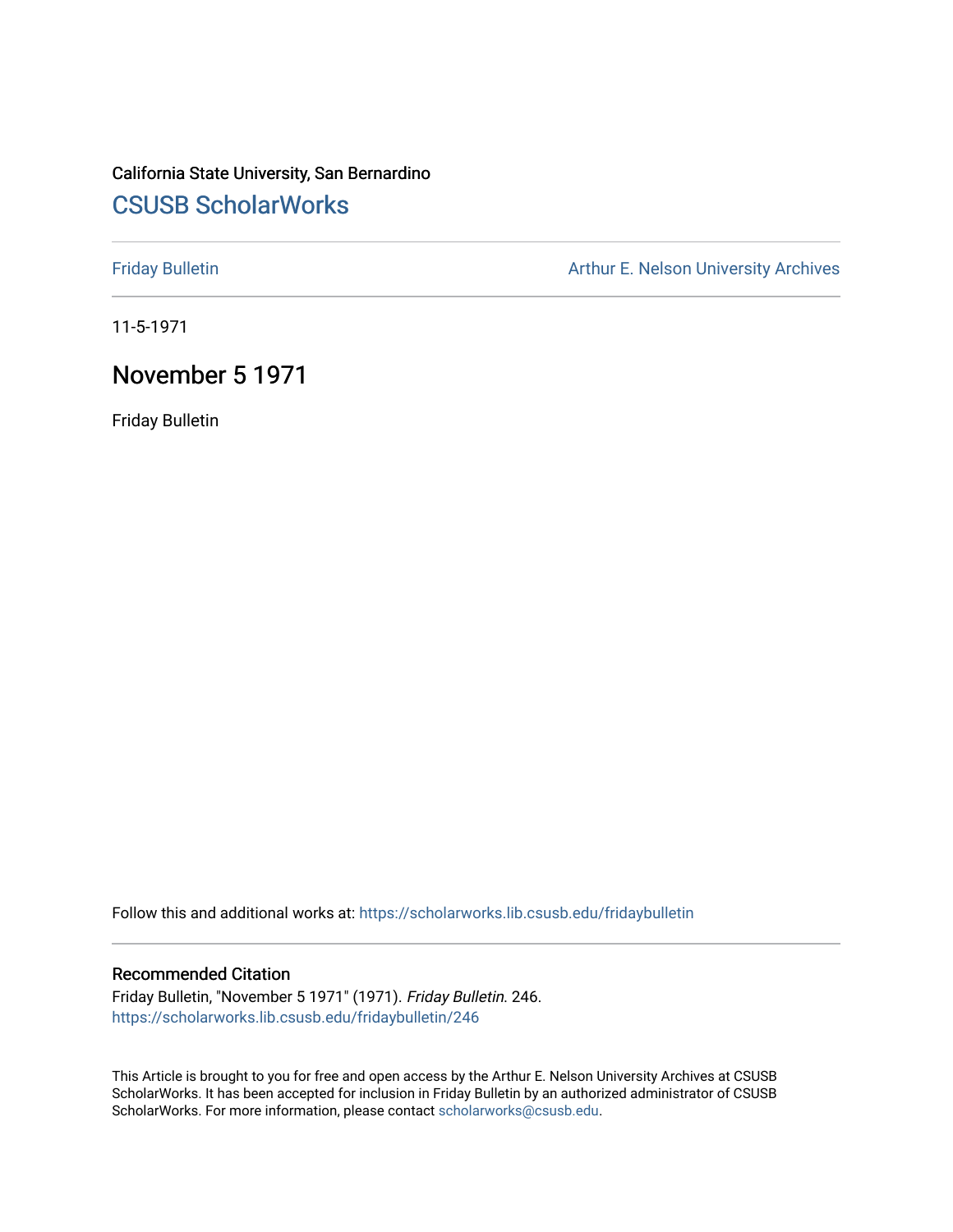# **CALIFORNIA STATE COLLEGE, SAN BERNARDINO**

**The BULLETIN** November *5,* <sup>1971</sup>

## PARENTS OF FRESHMEN TO VISIT CAMPUS NEXT THURSDAY NIGHT

*w^kir~* 

Parents of 450 freshmen students have been invited to attend Parents' Night, Thursday, November 11.

An evening which will begin with a campus tour, followed by a coffee/discussion period in the PS Patio area with faculty representatives, a welcoming address by President John M. Pfau in PS-10, will be concluded by a panel discussion between parents, faculty, students and Student Services personnel.

Last year over 100 parents attended the College's first Parents' Night.

The tour, conducted by Campus Tour Guides, will leave from the Library-Classroom Building steps at 6 p.m.

POLICY RELATING TO DOGS ON CAMPUS IN EFFECT

Effective immediately CSCSB will observe the intent of the City of San Bernardino **"Leash** Law" which outlines

the conditions under which dogs may be brought to campus.

Dogs must be secured to a leash or chain no more than four feet long, the other end of which is retained by the person, or securely confined in a vehicle. Dogs may not be tethered on the campus or permitted in any campus building even though leashed, except for seeing-eye dogs serving their owners, animals involved in authorized research or other special circumstances with authorization obtained from the Dean of Students.

The new policy further stipulates that dogs must have a valid dog license as evidence of current rabies vaccination; that dogs in violation of this policy may be picked up and turned over the the city Pound. Under campus policy dogs'not on leash'will be held at the College Police area until 5 p.m.

The Administrative Council adopted the policy relating to dogs at its last meeting, Monday, November 1. Other campus or— (Continued on Page 2)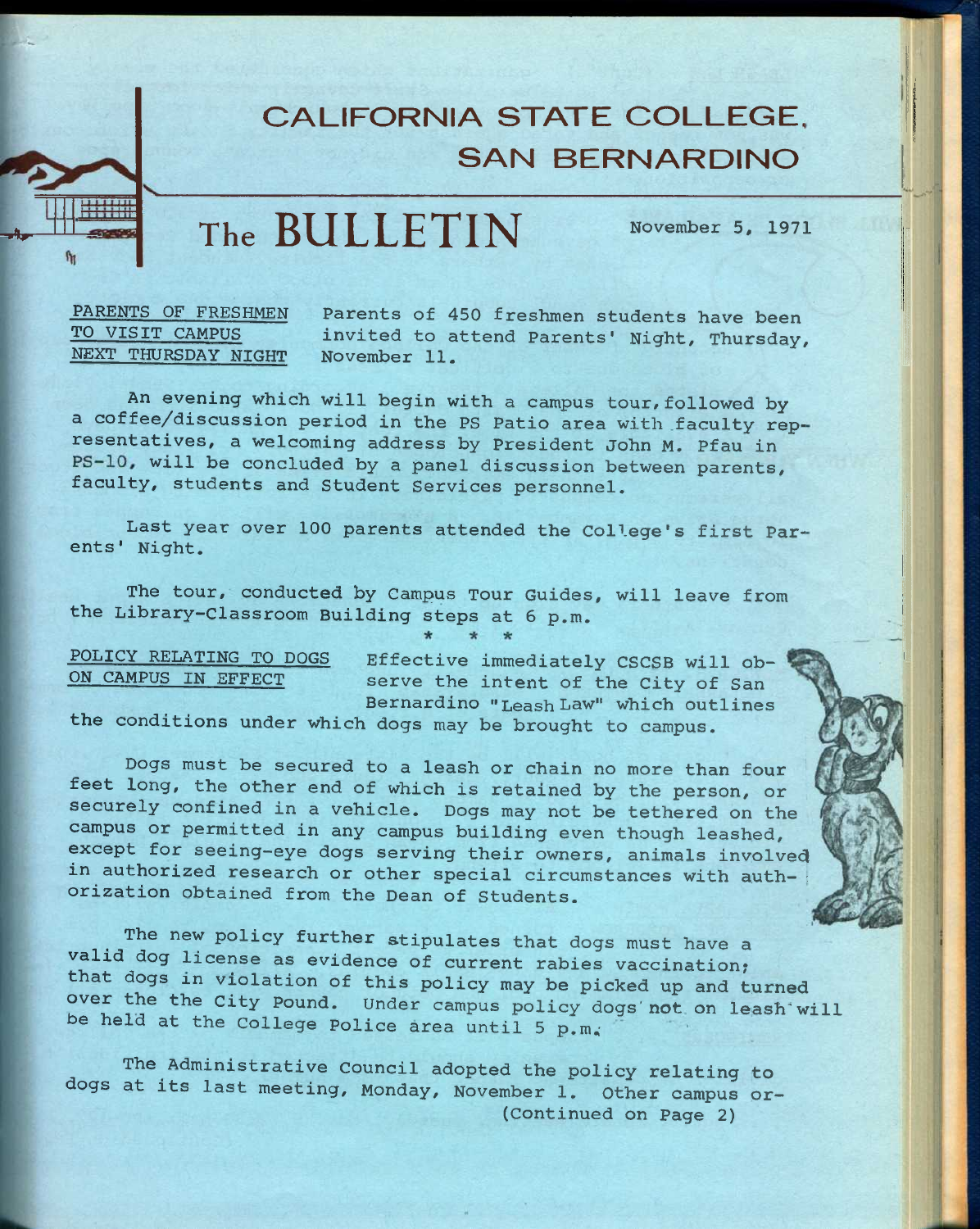LEASH LAW - (Cont'd) ganizations which considered the policy were the Staff Council, which formally

endorsed it; the ASB Cabinet and Senate which felt such a policy was not needed and voted against it; the Faculty Senate which considered it as an information item and did not indicate concurrence or opposition.

**\*** 

WILL BLOOD BE AVAILABLE over the past five years a total of 320 pints of blood have been donated to the CSCSB Blood Reserve Fund, and used by members of the faculty, student body and staff. To date there is no blood available in the CSCSB fund. Hospitals currently charge \$40 a pint.

> Recently a member of the College community needed a large supply of blood due to a critical illness in the family which depleted the College's reserve. According to Dr. Samuel Plaut, cently a member of the College community needed a large supply<br>f blood due to a critical illness in the family which de-<br>leted the College's reserve. According to Dr. Samuel Plaut,<br>Director of the Health Center, if no rese Director of the Health Center, if no reserve fund had been available at the time, the cost to the family would have

WHEN YUU NEED IT been in the neighborhood of \$4,000. Dr. Plaut states that such an emergency could arise at any time and urges

all persons on campus to participate in the forthcoming Blood Reserve Drive on November 18. A Bloodmobile will be on campus from 10 a.m. to 2 p.m. at the Student Services Building to accept blood donations.

Volunteers may sign up to give donations at the Student Health Volunteers may sign up to give domations as one of the postulations of the Center (A-117). Questions may be directed to Vivian McEachern, nurse. **\* \* \*** 

M.E.Ch.A. TO HOLD A benefit luncheon to raise money for a SCHOLARSHIP LUNCHEON scholarship fund is being sponsored by mem-<br>bers of M.E.Ch.A. next Tuesday, November 9. ons may be directed to Vivian McEachern, hurse.<br>
\* \* \* \*<br>
A benefit luncheon to raise money for a<br>
scholarship fund is being sponsored by mem-<br>
bers of M.E.Ch.A. next Tuesday, November 9.

Guests of honor will be the Sixteenth of September Queen, Dolly Villalpando, and her court, Marsha Olguin and Carla Chacon. The luncheon will be held at Ramona Drop-in Center, 1524 west Seventh Street, San Bernardino, at 12 noon. Minimum donation is \$1.75. Tickets may be purchased from Susan Garcia and Virginia Deharo. Everyone is welcome to attend. **\* \* \*** 

P.E. AREA POWER All power to the P.E. area complex will be SHUT OFF TOMORROW turned off tomorrow from 8 a.m. to 4:30 p.m. in order to permit connection of the electrical

mains to the new Residence Halls complex. All P.E. facilities, including the swimming pool and outdoor courts will be closed all day. **\* \* \*** 

REMINDERS . . . Campus mail addressed to members of the College community should be directed to the individual's division or department rather than room number.

. . Faculty Senate meeting, Tuesday, Nov. 9, 2:30 p.m., PS-122. (Continued on Page 3)

**+** 

**2**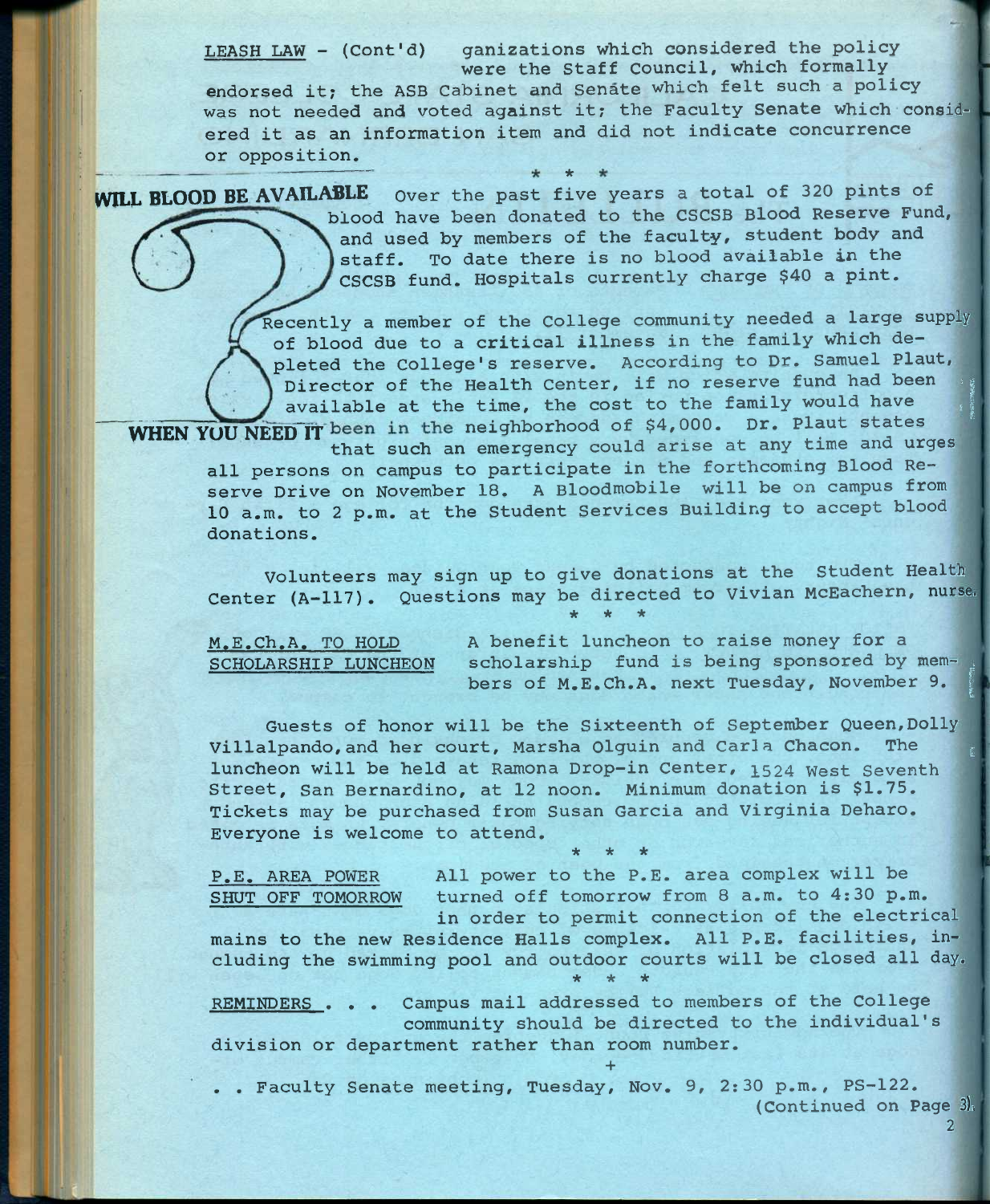Coming Events TONIGHT'S FILM, "Tell Them Willie Boy Is Here," co-starring Robert Redford, Katharine Ross. The story eaturi

Film

of a young American Indian whose search for identity and understanding leads to murder and a manhunt unparalled in Western history PS-10, 8 p.m. Admission free.

**+**  A NEW DAYTIME DOCUMENTARY FILM SERIES will begin on campus starting next Monday, Nov. 8. The films will cover a wide range of topics and will be regularly shown Mondays at noon and Tuesdays at 11 a.m. None of the films will run over 50 minutes. All scheduled in PS=10. Monday, November 8 - "R.O.T.C.,"(20 min.) & "Army" (25 min.) Tuesday, November 9 -"Modina Boe" (40 min.)

**+** 

WEDNESDAY NOON MUSICALE featuring Lawrence and Judith Johansen will be presented at noon, Wednesday, November 10. They will present a concert of baroque music for piccolo trumpet and baroque harpsichord. The public as well as the College community is invited to the concert, to be given in C-104.

The Johansens both received BA degrees from Fresno State. Currently both are graduate students at USC and are also members of the U of Redlands music faculty.

CAMPOUT of the Outdoors Club is scheduled for November 13 and 14 at Joshua Tree National Monument, Hidden Valley Campground. Bring warm clothes, food, firewood, water, sleeping bag, etc. Everyone welcome. For further information contact Bettie Wall, Ext. 438.

**\* \* \*** 

**+** 

あまああああままあまままままま PLAYERS . al the set PEAR GARDEN THE CONSCIOUS LOVERS

Little Theater  $815 p.m.$ Cal-State San Bernardino **Maritan Controllegio di Maritani, Ale** 

Tickets for the Fall play, "The Conscious Lovers,"are on sale in the Drama Department office, C-102. Admission is \$1 for campus patrons and \$2 for general admission for all performances except the special scholarship benefit on Sunday, November 14, for which all seats are \$2.

Tickets are available for all performances which include November 12, 13, 14, 18, 19 and 20. **\* \* \*** 

LEARNING LAB A College learning laboratory has been set up in LC-17. From 12 noon to 3 p.m. Monday through Friday a self-instructional program is available for students in Spanish, algebra, speed reading and improvement. Other programs will be added as the need arises. NOW OPEN

Currently film series are available for courses offered by Jesse Hiraoka (French). Cassette tapes have been provided by James Thomas from his class in international law.